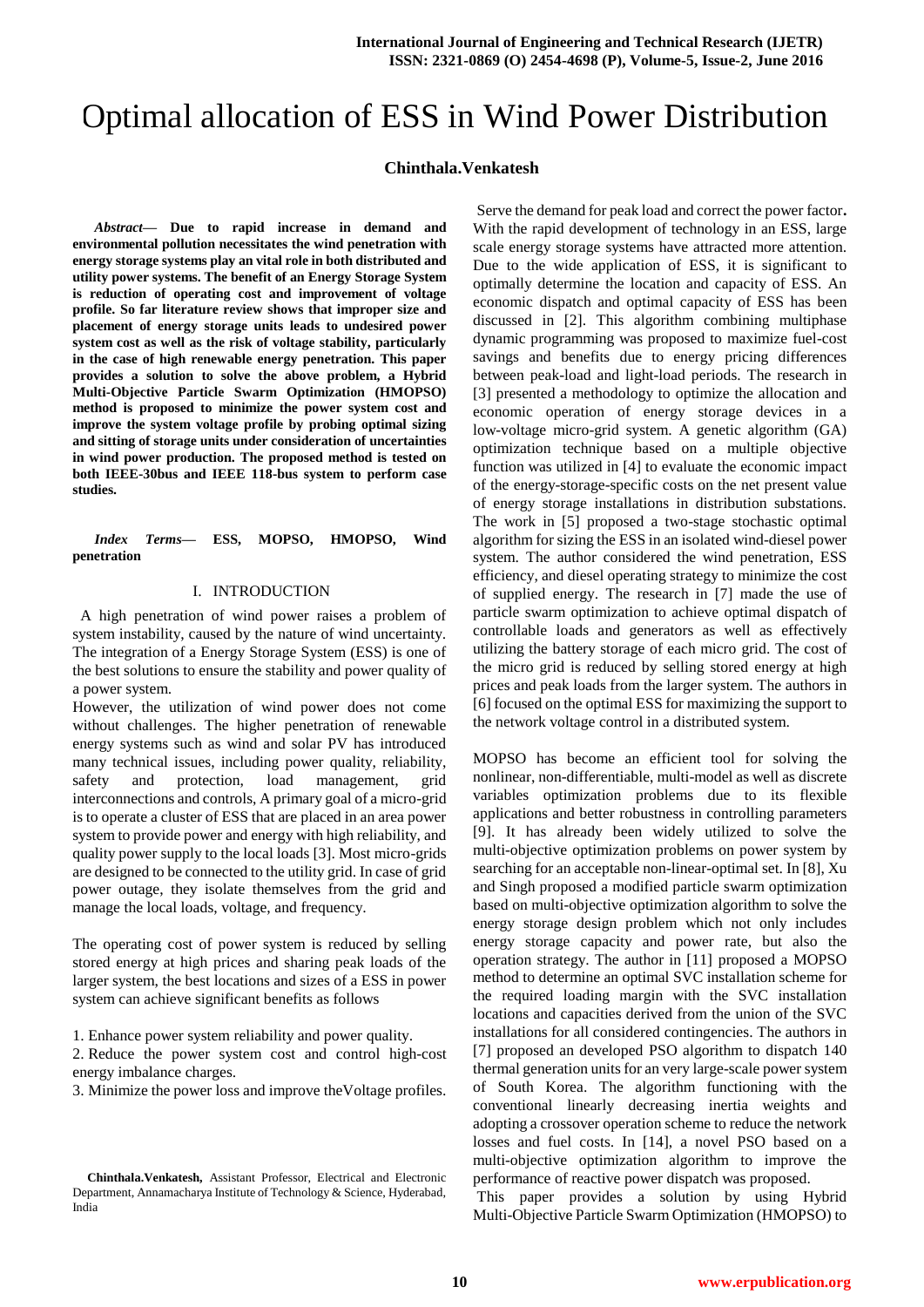allocate the ESS for minimizing wind-penetrated power system operation cost is proposed. The uncertainty of wind power is considered as an essential part of the cost probability optimization problem to determine the ESS sizing and placements.

# II. DISCRETIZING WIND PROFILE

Different from the conventional placement analysis, which is typically conducted under a worse case (e.g., heavy load without wind power), this paper aims to analyze the optimal allocation for ESS by considering the distribution of wind power The basic concept of this discretizing method is to calculate the first few moments of wind power distribution and then find the corresponding finite points.

## *Wind Distribution*

Weibull distribution is considered to be a more accurate method to provide the probabilistic description of wind speed[16]. Due to the great flexibility, Weibull distribution has been broadly applied to present probability distribution of wind speed, which is defined as follows:

$$
f\left(\frac{x}{\lambda,k}\right) = \frac{k}{\lambda} \left(\frac{\lambda}{x}\right)^{k-1} e^{-\left(\frac{x}{\lambda}\right)^k} \tag{1}
$$

Where k is called the shape parameter, and  $\lambda$  is the scale parameter.To obtain the wind power distribution, a linear approximation equation is utilized as shown in

$$
P = \begin{cases} 0 & \text{if } X \le V_1 \text{ or } X > V_0 \\ A + BX & \text{if } V_{ci} \le X \le V_n \\ M & \text{if } V_n \le X \le V_0 \end{cases}
$$
 (2)

Where P is the injected power. X is genuine wind speed, M is the maximum power of wind turbine,  $\vec{A}$  and  $\vec{B}$  are the linear coefficients, and  $V_i$ ,  $V_o$ ,  $V_n$  denote the cut-in wind speed, cut-out wind speed, and normal wind speed, respectively.

# III. PROBLEM FORMULATION

The optimal storage placement and sizing problem is formulated as a constrained nonlinear integer optimization problem with both locations and sizes of storage devices being discrete. The objective function encompasses the wind probability and power system operation cost. The objective function is restricted by equality and inequality.

#### *A. Objective Function*

The goal of this project is optimally allocating the ESSs and generator outputs in order to minimize the total expected system operation cost and improve the voltage profile, while considering the uncertainties of wind power generation. The multi-objective functions are given by

$$
\begin{aligned}\n\min f_1 = \sum_{i=1}^5 \text{Prob}_i \cdot \text{Cost}_i \\
\min f_2 = \sum_{k=1}^n \left( \frac{v_k - v_k^{\text{spec}}}{\Delta v_k^{\text{max}}} \right)^2\n\end{aligned} \tag{3}
$$

Where

n total number of bus node;  $V_{\nu}^{spec}$  expected voltage  $\Delta V_k^{\text{max}}$  maximum of voltage deviation **Prob**<sub>i</sub> probability of operation cost at the I scenario; **Cost**<sub>i</sub> total operation cost at the I scenario;

$$
Cost_i = \sum_{j}^{NG} C(P_{G_j}) + C_w + C_s
$$
  
\n
$$
cost_i = \sum_{j=1}^{NG} (a_j + b_j P_{Gj} + C_j P_{Gj}^2) + C^{OW} P_{Wind} + C^{OPS} P_{Storage}
$$
  
\n(4)

Where

NG Number of generators

 $\mathcal{C}\left(P_{G_i}\right)$  fuel cost of generator I (\$/h);

 $c_w$  cost of wind power generator(\$/h);  $C_s$  cost of energy storage system(\$/h);  $, b_i, c_i$  fuel cost coefficients of generator i; operation cost of ESS (\$/MWh);

 $C^{opw}$  operating cost of wind power generator(\$/MWh);  $P_{wind}$  power of wind power generator (MW);

 $P_{\text{Storage}}$  capacity of installed ESS (MW);

The first objective function in (3) is to calculate the total expected operation cost by optimally allocating ESS and determining the output of all the different types of generators factoring in the wind distribution. However, the voltage will fluctuate sharply with the change of the wind power generation, so the voltage deviation equation in the second objective function of (3) is proposed to develop the voltage profile.

## *B. Problem Constrains*

There are two types of constraint considered in this research: Equality and inequality.

*1) Equality Constraints:* These constraints (5) are related to the nonlinear power flow equations

$$
P_i - V_i \sum_{j=1}^{N} V_j (G_{ij} \cos \delta_{ij} + B_{ij} \sin \delta_{ij}) = 0
$$
  
\n
$$
Q_i - V_i \sum_{j=1}^{N} V_j (G_{ij} \sin \delta_{ij} - B_{ij} \cos \delta_{ij}) = 0
$$
 (5)

In this paper, a Newton–Raphson method for power flow is used to solve the equality constraints.

*2) Inequality Constraints:* The inequality constraints are those associated with the bus voltages, the reactive powerof generation, and the tap of the transformer. The inequality constrains are shown as

$$
V_{min} \le V_i \le V_{max}
$$
\n(6)  
\n
$$
T_{min} \le T_i \le T_{max}
$$
\n(7)  
\n
$$
Q_{cmin} \le Q_{ci} \le Q_{cmax}
$$
\n(8)  
\nWhere  
\n $V_i$  rms value of the bus i voltage;  
\n $T_i$  tap of transformer i;

 $\mathbf{Q}_{\text{G}i}$  reactive power of generator i.

# IV. SOLUTION METHOD

# *1. PSO*

PSO is a heuristic optimization technique first developed in 1995 by Kennedy and Eberhart [12]–[15]. The fundamental idea behind the PSO algorithm is that a population called a swarm is randomly generated, consisting of individuals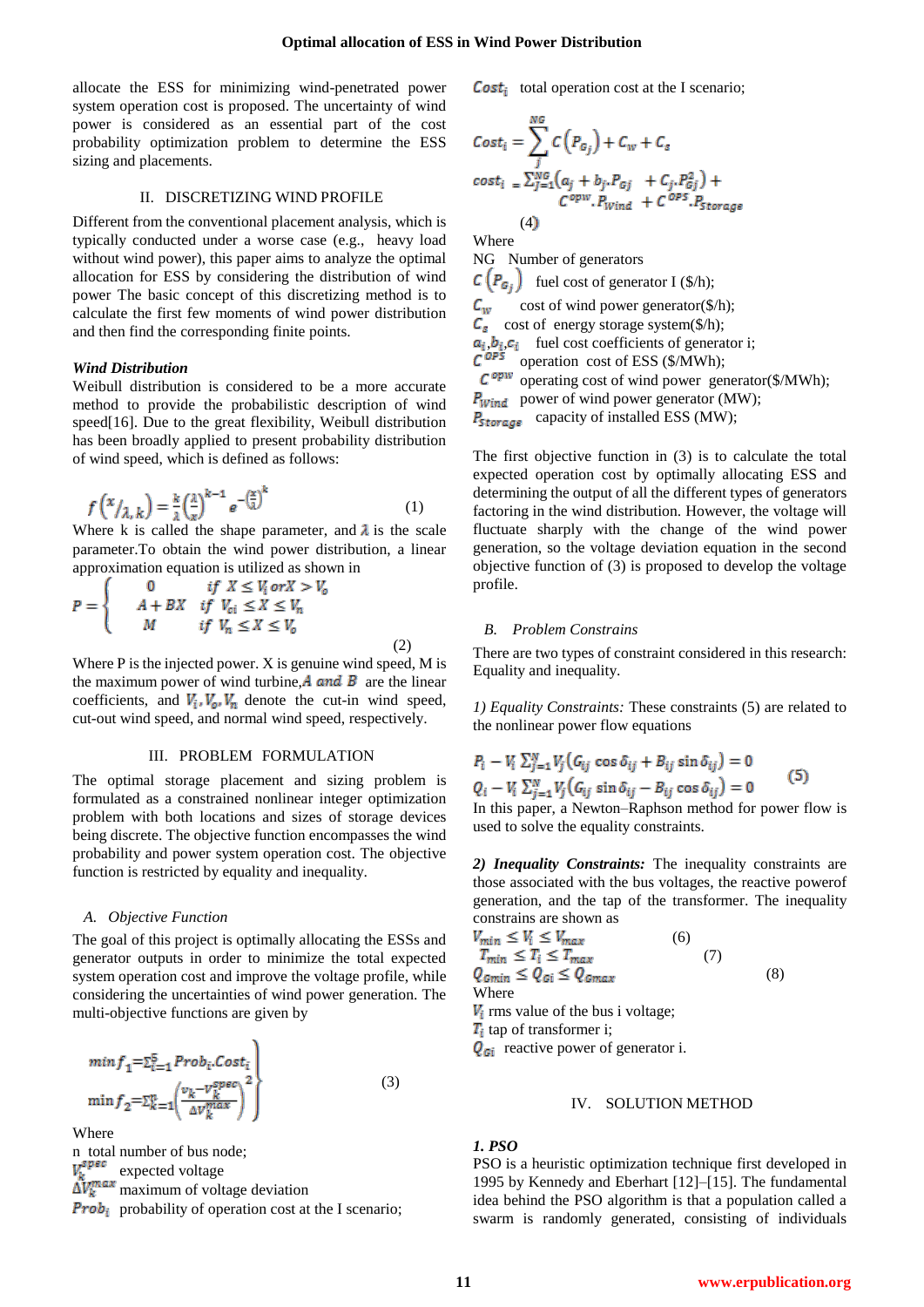## **International Journal of Engineering and Technical Research (IJETR) ISSN: 2321-0869 (O) 2454-4698 (P), Volume-5, Issue-2, June 2016**

called particles. Each particle, representing a potential solution of the optimization problem, flies through an N –dimensional search space at a random velocity and updates its position based on its own best exploration, best swarm global experience, and its previous velocity vector according to the following equations:

$$
V_i^{k+1} = Wv_i^k + C_1r_1(Pbest_i^k - x_i^k) + C_2r_2(gbest^k - x_i^k)
$$
  
(9)  

$$
x_i^{k+1} = x_i^k + v_i^{k+1}
$$
 (10)

Where

 $\omega$ Inertia weight;

 $c_1$ and $c_2$  Acceleration constants;  $r_1$  and  $r_2$  Two random numbers in the range of [0,1]; **Pbest**<sup> $k$ </sup> best position particle I achieved based on its own experience

*gbest*  $k$  best particle position based on overall swarm experience

In order to improve the efficiency and accuracy, a linearly decreasing inertia weight from maximum  $w_{max}$  value to minimum $w_{min}$  is applied to update the inertia weight [13]

$$
W^k = W_{max} - \frac{W_{max} - W_{min}}{R_{max}}, k \tag{11}
$$

Where  $w_{max}$  and  $w_{min}$  are the initial and final inertia weights,  $K_{max}$  is the maximum iteration number.

# *2. Hybrid PSO*

 By incorporating a fast and elitist multi-objective algorithm and probabilistic load flow calculation, an HMOPSO algorithm is developed to search for the best combination of the placements and sizes of energy storage devices in power system, which is programmed and implemented in MATLAB. MOPSO is applied to optimally locate and rate the storage. As a part of the probabilistic load flow, Newton–Raphson power flow calculates the power equations shown in (5) and the inequality constraints shown in (6,7,8). The developed HMOPSO algorithm starts with random generated population P with N particles for initializing all generators' voltage, output power, and position and size of ESS. The random selections of swarm of particles considering constrains and corresponding velocity for each particle are initialized. By discretizing wind power distribution. Through probabilistic power flow, particles are evaluated by fitness functions, and recalls their best positions associated with the best fitness value. After checking and preserving thePbest and Gbest. If the algorithm has not yet searched the minimum cost and voltage deviation , the position and velocity of each particle are continuously updated.

The Flowchart of HMOPSO algorithm is represented in Figure1.



Fig ure 1:Flow Chart of HMOPSO

## V. RESULTS AND DISCUSSION

## *System Configuration*

The proposed HMOPSO algorithm has been applied to IEEE 30 bus and IEEE 118-bus systems and compared with several other methods in order to test its quality and robustness. The impacts of the integration of wind power and energy storage systems in three cases are studied and compared to demonstrate the effectiveness of the proposed HMOPSO method.

## **1.For IEEE-30 bus system:**

*Case 1)*A conventional probabilistic load flow analysis for the system consider the entire wind power distribution, without ESS installation.

*Case2)* An optimal load flow analysis to determine the best ESS allocation under the worst case scenario assuming zero wind power.

*Case3)* HMOPSO and ESS considering the entire wind profile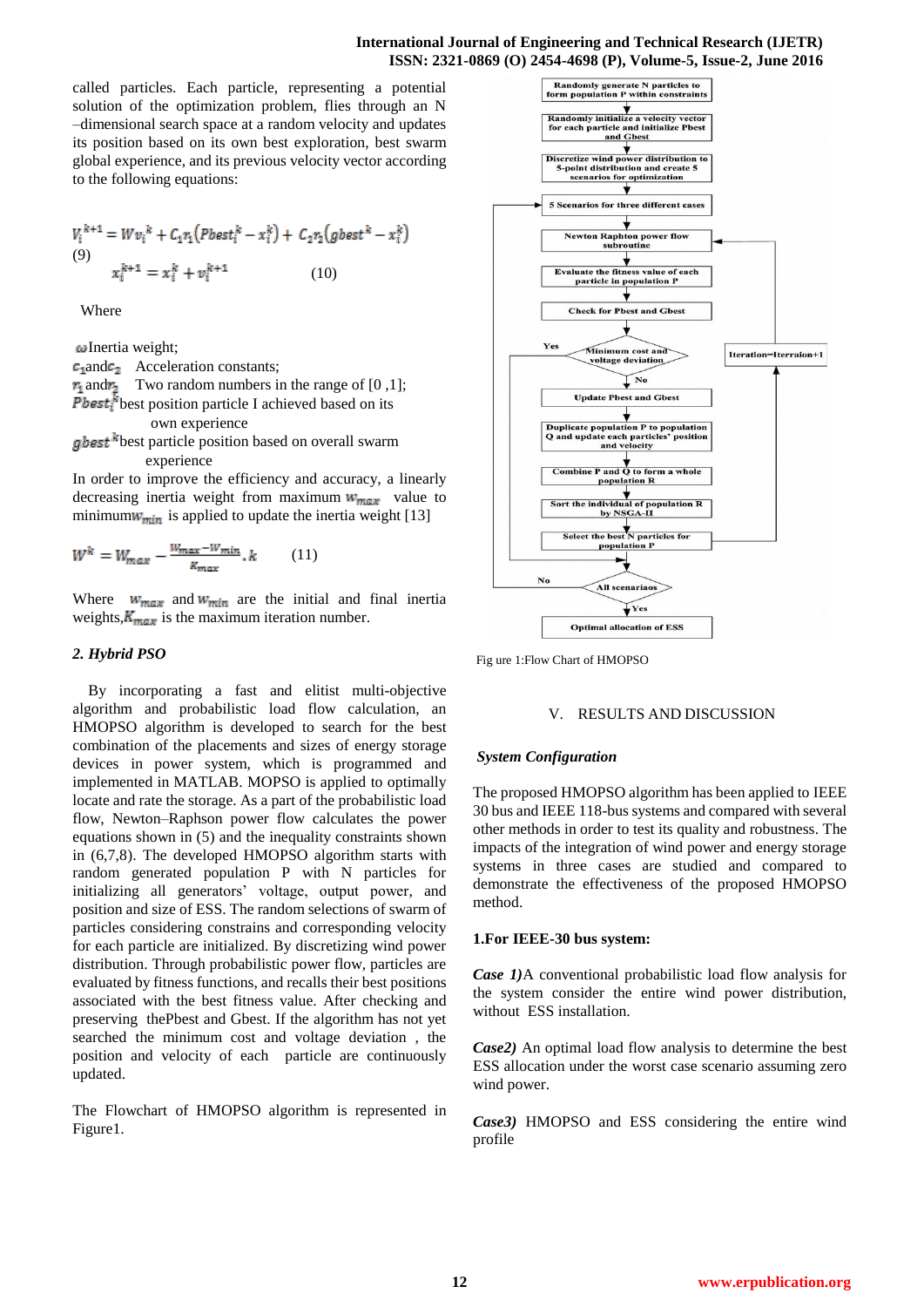Table 1 : The voltage Profile for 30 bus system in all cases

|                   | LOSSES          | <b>OPTIMAL</b>   | ESS<br>SIZE IN<br>(MW)  | COST in<br>\$/hr |
|-------------------|-----------------|------------------|-------------------------|------------------|
|                   | $(P_i + jQ_i)$  | <b>PLACEMENT</b> |                         |                  |
| CASE1             | 2.95+j10.84     |                  |                         |                  |
| CASE <sub>2</sub> | $2.74 + j10.08$ | [6 19 22 28]     | $[2.5$<br>18.2<br>5.616 | 8927.2           |
| CASE3             | $2.44 + 18.99$  | [7 16 30]        | [12.1<br>9.77.4         | 8599.3           |

Table 2: Econamic allocation of ESS for 30 bus system

| <b>BUS NO</b>  | Case1 | Case2 | Case3        |  |
|----------------|-------|-------|--------------|--|
| 1              | 0.92  | 0.95  | $\mathbf{1}$ |  |
| $\overline{c}$ | 0.92  | 0.95  | 1            |  |
| 3              | 0.901 | 0.932 | 0.983        |  |
| $\overline{4}$ | 0.898 | 0.929 | 0.98         |  |
| 5              | 0.9   | 0.931 | 0.982        |  |
| 6              | 0.89  | 0.921 | 0.973        |  |
| $\overline{7}$ | 0.883 | 0.915 | 0.967        |  |
| 8              | 0.876 | 0.908 | 0.961        |  |
| 9              | 0.898 | 0.929 | 0.981        |  |
| 10             | 0.903 | 0.933 | 0.984        |  |
| 11             | 0.898 | 0.929 | 0.981        |  |
| 12             | 0.904 | 0.934 | 0.985        |  |
| 13             | 0.92  | 0.95  | $\mathbf{1}$ |  |
| 14             | 0.894 | 0.925 | 0.977        |  |
| 15             | 0.898 | 0.929 | 0.98         |  |
| 16             | 0.895 | 0.926 | 0.977        |  |
| 17             | 0.894 | 0.925 | 0.977        |  |
| 18             | 0.898 | 0.916 | 0.968        |  |
| 19             | 0.882 | 0.913 | 0.965        |  |
| 20             | 0.886 | 0.917 | 0.969        |  |
| 21             | 0.913 | 0.943 | 0.993        |  |
| 22             | 0.92  | 0.95  | $\,1$        |  |
| 23             | 0.92  | 0.95  | $\,1$        |  |
| 24             | 0.907 | 0.938 | 0.989        |  |
| 25             | 0.909 | 0.94  | 0.99         |  |
| 26             | 0.89  | 0.921 | 0.972        |  |
| 27             | 0.92  | 0.95  | $\mathbf{1}$ |  |
| 28             | 0.891 | 0.923 | 0.975        |  |
| 29             | 0.898 | 0.928 | 0.98         |  |
| 30             | 0.885 | 0.916 | 0.968        |  |
|                |       |       |              |  |

# **2. IEEE-118 BUS SYSTEM:**

The IEEE-118 bus system line data, and bus data have been presented in Appendix-A. The layout of the system is shown in Figure2. The system consists of 186 transmission lines, out of which 54 are generators buses and 99 load buses and the generator bus-1 is selected as slack bus.



Figure2:Block Diagram of IEEE-118 bus system.

The performance study of this system is also done in three cases similar to the 30-bus system.

# **Case1:**

In this case**,** we are considering the wind generation which is connected at bus 2. Due to the addition of wind energy it will share the load on the generators and the burden on the remaining generators will be reduced. On the other hand due to the uncertainty nature of wind waves the production of wind power is also varies in between 0 to 113 MW. At this time the system experiences both low voltage and high voltage problems. It will also affect the stability of the system.



By seeing the voltage profile of the system we have clearly observed that the system will be experiencing both high voltage and low voltage problems due to the adding of wind energy. These types of variations will drag the system into

**Case2**: In this case, the optimal load flow analysis is implemented to determine the locations and the corresponding sizes of ESS under the poor wind power situations. The voltage profile of the system can be represented in figure 4.

unstable state.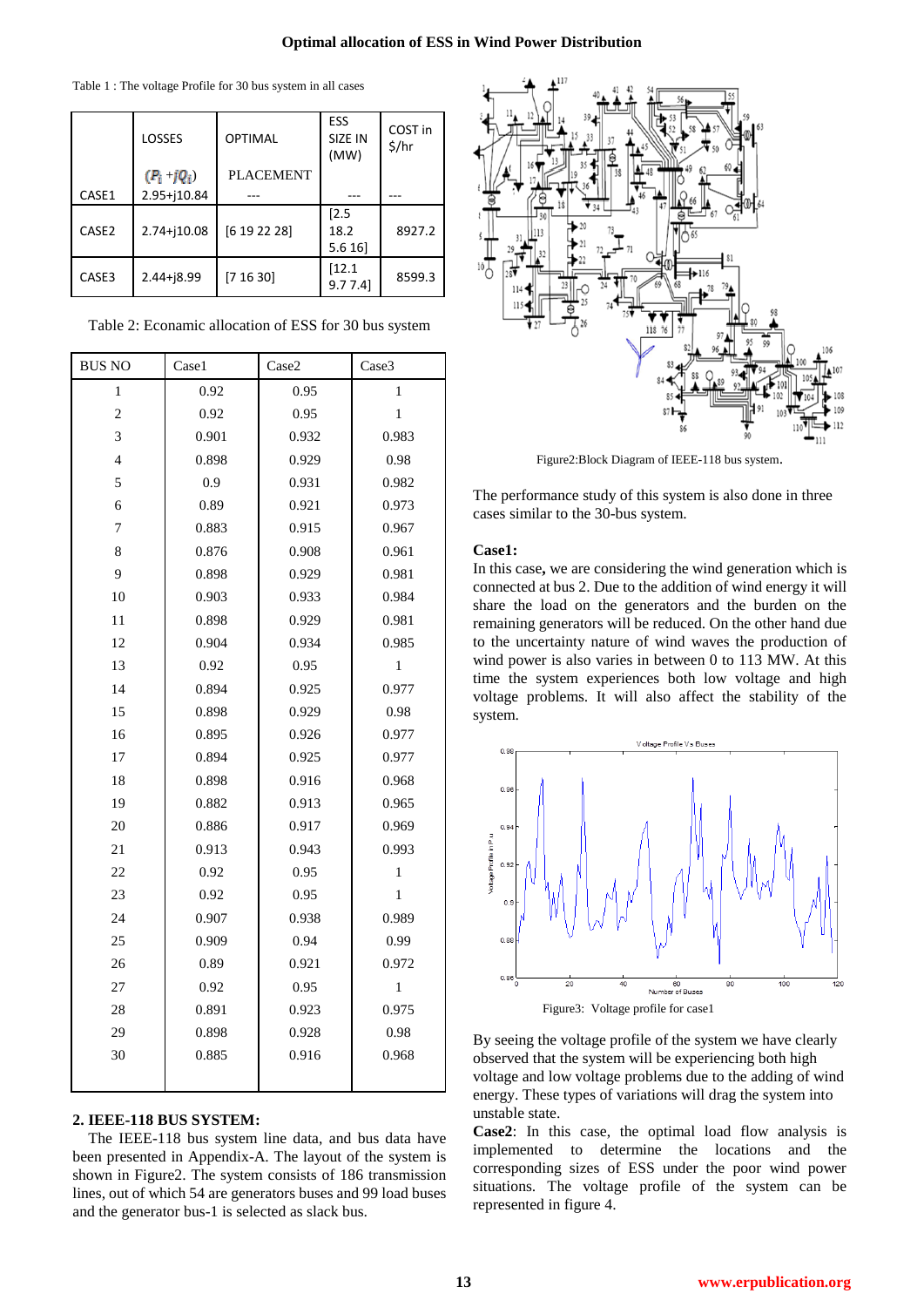## **International Journal of Engineering and Technical Research (IJETR) ISSN: 2321-0869 (O) 2454-4698 (P), Volume-5, Issue-2, June 2016**



Figure4: Voltage profile for case2

This case is called as the worst case why because here we are taking the poor wind profile so the amount of power generation from the wind turbine is very small so the burden on the generators are increased and the voltage profile is also low for improving the voltage profile we are installing the ESS. The placement and sizes of the ESS can be determined by load flow calculations and the proposed algorithm. The required size of ESS in this case is high due to the absence of wind power. In this case, the optimal places of ESS are at buses 31, 63, 74, and 85 are to be found with sizes of 12.6, 22, 46, and 35MW, respectively. Comparing with Case 1, the total operation cost and real power loss are significantly reduced.

## **Case3:**

In this case, the optimal ESS allocation considers the entire wind distribution. Due to the uncertainty in wind power, the optimal power flow used in the case 2 cannot be applied here. Instead, the proposed HMOPSO is implemented to find the optimal ESS allocation and generator outputs. In HMOPSO, each particle initializes a random ESS size for each bus and the size. At the end, the size of ESSs at some buses becomes zero, which means that these buses do not need to install any ESS. The remaining ESSs converge to their optimal allocations.



In this case the total operation cost and power loss is reduced, and voltage profiles are improved, compared with Case 1 and case2. It should be noticed that the normal operation cost which is 9033.9 \$/hr. in the case3 is substantially less than that on that off case2 and case3. This shows that the placing and sizing of ESS chose by the proposed HMOPSO calculation is improved.

 The results for the 118 bus system can be shown in table--.it consists of generation of power from the all

generators, active power loss, optimal placement and sizing of ESS, reactive power compensation and operating cost of the system for all three cases.

Table 3: Result for 118 bus system

| Case study        | $P+JO$                | Power<br>Loss<br>(MW) | Optima<br>placing | Size of<br><b>ESS</b><br>(MW) | $Cost ($\/hr$).$ |
|-------------------|-----------------------|-----------------------|-------------------|-------------------------------|------------------|
| Case1             | 4389.17+i<br>918.05   | 156.17                |                   |                               | 97215.8          |
| Case <sub>2</sub> | $4388.55+$<br>862.53  | 146.53                | [3163]<br>74 85]  | [12.6 22]<br>46 35 1          | 96922            |
| Case <sub>3</sub> | $4374.9 + 7$<br>83.79 | 132.86                | [3174]<br>841     | [152337]                      | 95323.1          |

By observing the above result it is clear that due to the adding of wind power the power generation will be reduced from 4389.17 to 4374.9 MW so the amount of fuel cost will be reduced. By integration of wind energy with the ESS the reactive power will compensated and the losses of the system will reduced from 156.17 to 132.86 MW. The operating cost of the system will also reduced from 97215.8 to 95323.1\$/hr.

#### VI. CONCLUSION

As wind energy is continuous in nature so integration of wind energy on power grids is increases .Beside of advantages of wind energy it becomes important to consider the uncertainty of wind power. when optimizing the placement and size of energy storage systems the voltage profile will stabilized. In the paper, an HMOPSO algorithm is proposed to determine the optimal ESS allocation in wind integrated power systems. An IEEE 30 and IEEE 118-bus systems are adopted to perform case studies. The results show that the proposed HMOPSO is able to find proper placement and size of ESS as well as minimize the total operation cost and better voltage profiles.

#### REFERENCES

- [1] Shuli Wen, HaiLan,and, Qiang Fu "Economic Allocation for Energy Storage System Considering Wind Power Distribution" IEEE Trans.Smart Grid, vol. 3, no. 4, pp. 2019–2027, 2013.
- [2] C.Chen, S. Duan, T. Cai, B. Liu, and G. Hu, "Optimal allocationand economic analysis of Battery Energy Storage System in microgrids," IEEETrans. Power Electron., vol. 26, no. 10, pp. 2762–2773, Oct. 2011.
- [3] F.A.Chacra, P. Bastard, G. Fleury, and R. Clavreul, "Impact of energystorage costs on economical performance in a distribution substation,"IEEE Trans. Power Syst., vol. 24, no. 2,pp. 684–691, May 2005.
- [4] C.Abbey and G. Joós, "A stochastic optimization approach to rating of energy storage systems in wind-diesel isolated grids," IEEE Trans.Power Syst., vol. 24, no. 2, pp. 418–426, Feb. 2009.
- [5] E.Sortomme and M. A. El-Sharkawi, "Optimal power flow for asystem of microgrids with controllable loads and battery storage," inProc. IEEE/PES Power Syst. Conf. Expo., 2009, pp. 1–5.
- [6] M. Nick, M. Hohmann, R. Cherkaoui, andM. Paolone, "On the optimalplacement of distributed storage systems for voltage control in activedistribution networks," in Proc. 3rd IEEE PES Int. Conf. ExhibitionInnovative Smart Grid Technol., 2012, pp. 1–6.
- [7] R.C. Eberhart and Y. Shi, "Particle swarm optimization: Developments, applications and resources," in Proc. IEEE Congress on Evol.Computation, Seoul, Korea, 2001, pp. 81–86.
- [8] Y. Xu and C. Singh, "Multi-objective design of energy storage in distribution systems based on modified particle swarm optimization," inProc. IEEE Power and Energy Soc. Gen. Meeting, 2012, pp. 1–8.
- [9] Y.Chang, "Multi-objective optimal svc installation for power systemloading margin improvement," IEEE Trans. Power Syst., vol. 27, no.2, pp. 984–992, May 2012.